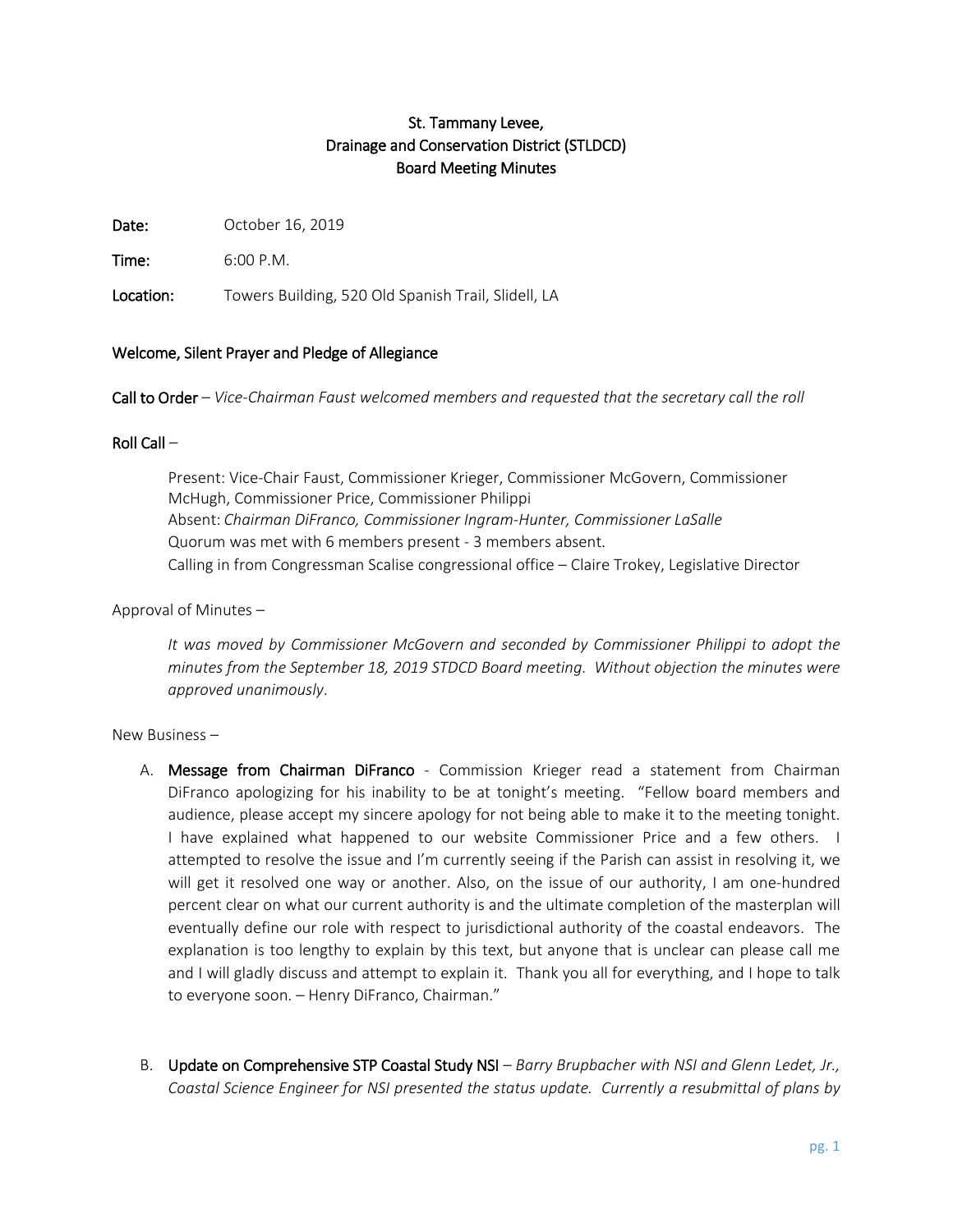*NSI to the Parish are still under review. A modeling review of all coastal modeling has also been submitted to the Parish. The GAP analysis is continuing to be developed along with the project analysis for the next phase. NSI is projecting to have the GAP analysis to the Board for review. Mr. Ledet, formerly with CPRA, gave brief introduction of himself. Commissioner Faust asked if he could briefly inform the Commission an explanation of the Watershed Initiative by DOTD. A public hearing by the LA Watershed Initiative will take place Tuesday, October 29, 2019 at 6:00 p.m. in the Parish Council Chambers located at the St. Tammany Parish Government Administrative Complex, 21490 Koop Drive, Mandeville, LA 70471.*

- C. Update on storm surge modeling for East STP *Commissioner Faust mentioned to Mr. Ledet and the Board that he spoke to Don Lancaster regarding the Slidell Ring Levee and suggested it was a prudent idea to see what exactly would occur with the Slidell Ring Levee and how it effects that area, which includes Oak Harbor, Eden Iles, and the surrounding areas. Commissioner Faust stated that an answer to these questions prior to moving forward. Mr. Ledet stated that NSI is in the process of scheduling a meeting with CPRA to look at the work done on the TASK 2 data GAP analysis to see if any of the modeling efforts can be leveraged for modeling efforts that they might be doing which would be a cost savings measure. Commissioner McDaniel emphasized that the modeling has to be done so that we are not in a "MRGO" situation.*
- D. Update on STLDCD Website Issue *Commission Krieger spoke regarding the website stating that the subscription to the levee board website domain has expired. He is currently seeking assistance from the Parish to see if they might be able to help.*
- E. STLDCD Funding (off the floor) *- Commissioner Faust also mentioned at this time that he contacted Sen. Sharon Hewitt to look into the Levee District having some type of dedicated recurring revenue stream, be it from a state agency, a millage or a tax. This annual revenue stream would allow for the Levee Board District to function independently. He stated that he believe in theory Sen. Hewitt agrees with him and stated that she would start looking for state funding for the Levee District. This funding is for operational expenses only and will not be used capital projects by the Levee District. Commissioner Faust will report back to the Board at the next scheduled meeting with any updates he has received.*
- F. Treasurer's Report *Commissioner Krieger reported that the August 31, 2019 balance reflected \$38,428.80. One check cleared in the amount of \$550.00 to the CPA firm. The ending balance of \$37,878.80 as of September 30, 2019. There are two outstanding checks to LHJ (Linfield, Hunter & Junis, Inc.), the first in the amount of \$2,160.00 and the second outstanding check in the amount of \$1,364.66. With the two outstanding checks it leaves a current balance of \$34,354.14. With no questions, a motion to accept the Treasurer's report was made by Commissioner McGovern, seconded by Commissioner Price, without objection the motion carried.*